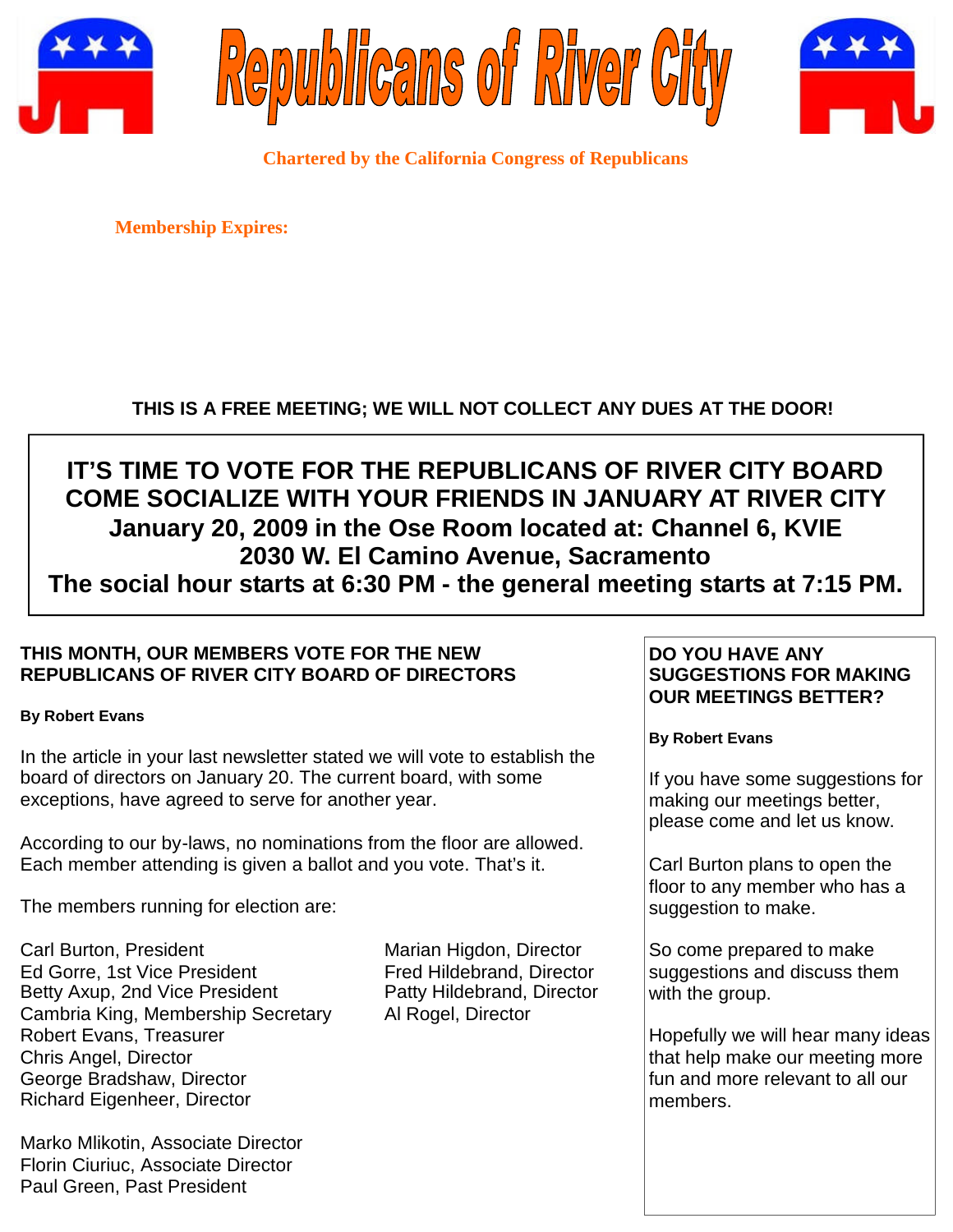

**Carl Burton, President**

#### **THE REPUBLICAN DREAM COMES TRUE**

#### **By Carl Burton**

I was 14 or 15 when I became a Republican after studying and reading about the differences between the various parties. One thing I was sure of - I didn't want to join the party of slavery (the Democrats).

In my studies I learned that on December 6, 1865, the 13th Amendment -- abolishing slavery – became part of the U.S. Constitution when it was ratified by three-quarters of the states. Despite protests from the Democrats, the Republican Party made banning slavery part of its national platform in 1864 Republican Senator Trumbull of Illinois wrote the final version of the 13th Amendment. "Section 1: Neither slavery nor involuntary servitude, except as a punishment for crime whereof the party shall have been duly convicted, shall exist within the United States, or any place subject to their jurisdiction. Section 2: Congress shall have the power to enforce this article by appropriate legislation."

All Republicans in Congress voted for the 13th Amendment, while nearly all Democrats voted against it. So strongly did

**Page 2** President Abraham Lincoln support the 13th Amendment that he insisted on signing the document, though presidential approval is not part of the amendment process. Outlawing slavery was a Republican achievement.

> When I was 18 years old I decided I wanted to visit Washington DC, so with 3 friends I set off in the month of January for DC from Southern California. We took the southern route: I did most of the driving and I enjoyed driving through the western states with their wide open spaces.

When we arrived in the southern states I was shocked and disturbed to see firsthand the racial prejudices that were practiced by Americans on their fellow Americans. To some Americans (Democrats), the phrase "all men are created equal" applied only to the white skin people. To Republicans, it applies to all.

As I drove by the Lincoln Memorial monument and later walked into the halls of Congress it strengthened my faith in the Republican Party because we stand for individual freedom. When I came back to California I joined the National Association for the Advancement of Colored People to help fight the prejudices that I had witnessed in the southern states.

I didn't vote for Barack Obama because of his stated stands on many of the issues facing us today and I worked tirelessly for the election of Senator John McCain because I think he would be the better person for the job. I worked mainly at our Sacramento County Republican Headquarters everyday for 3 months, sometimes opening the office as

early as 6:00 am and not closing until midnight.

But when Barack Obama is sworn in as our next President, it is the fulfillment of the dreams and ideas of our Republican Party that we fought for over, often in the face of open holtility from the Democrat, for the past 150 years; the idea that "all men are created equal."

And I hope to live long enough to see a Republican women sworn in as President. Perhaps in 2012?

# **ON THIS DATE IN HISTORY**

January 1, 1863 - Emancipation Proclamation takes effect.

January 5, 1903 - President Theodore Roosevelt nominates African-American physician William D. Crum as Collector of Customs over racist objections from Senate Democrats.

January 8, 1867 - Republicans override Democrat President Andrew Johnson's veto of law granting voting rights to African-Americans in D.C.

January 10, 1878 - Republican Senator Aaron Sargent (R-CA) introduces Susan B. Anthony amendment for women's suffrage; Democrat controlled Senate defeated it 4 times before election of Republican House and Senate guaranteed its approval in 1919.

January 26, 1922 - House passes bill authored by U. S. Rep. Leonidas Dyer (R-MO) making lynching a federal crime; Senate Democrats block it with filibuster.

January 27, 1964 - U. S. Senator Margaret Chase Smith (R-ME), first woman to be considered for nomination by a major party, announces candidacy for President; she finishes second at Republican National Convention.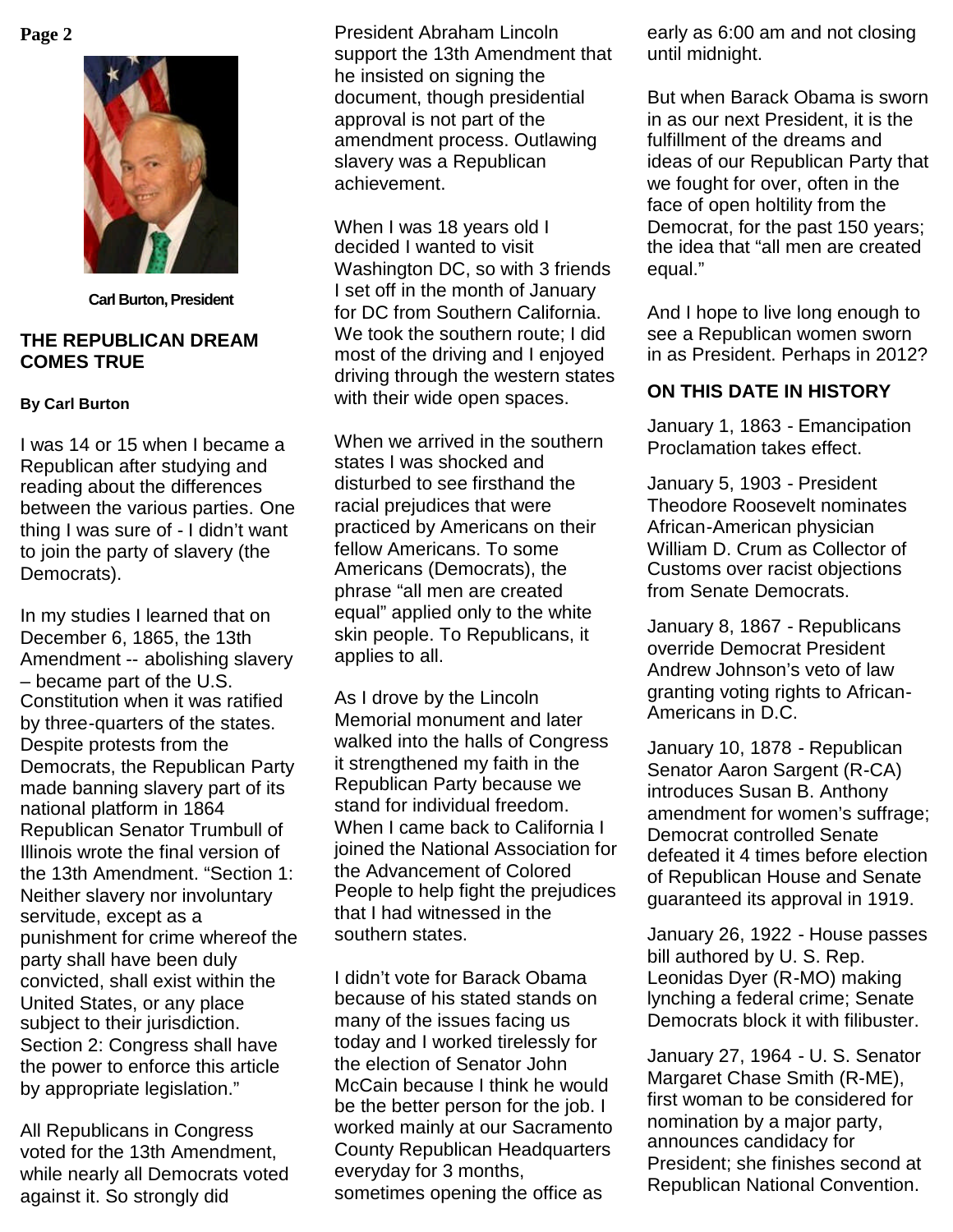# **Page 3 IN MY OPINION:**

#### **by Chris Angle**

The Madoff Affair (The Limits Of Regulation)

Over the last month, the world has been treated to the spectacle of a former head of NASDAQ admitting that he defrauded investors, possibly by as much as \$50 billion dollars. While financial fraud is certainly nothing new (the current financial crisis has brought to light copious amounts of it), the scope and magnitude of this fraud is unparalleled in U.S. history. In addition to putting an exclamation mark on what has been a disastrous and embarrassing year for the financial services industry, the Madoff affair also illustrates the boundaries of what regulation can accomplish as well as illuminating what the individual citizen must do on their own. In addition, this affair illustrates the importance of trust in financial matters, and what can happen when it is abused.

Much of the regulatory structure currently in place is designed to frustrate attempts to mislead or defraud investors, specifically the small investor. In this case, however, it was not the small, unsophisticated investor who got swindled. The victims of this fraud were famous names like Steven Spielberg, and sophisticated investors like Mort Zuckerman. Madoff used the fact that he was the former head of NASDAQ, as well as the fact that he was wellknown in certain circles, to engender the trust necessary to induce people to place their money (and their client's money) with him. His returns, while generally consistent in all types of markets, were merely the result of

what he described as a giant Ponzi scheme. Of course, Ponzi schemes tend to eventually collapse, and Mr. Madoff's was no exception.

Although, journalists, politicians, and others will undoubtedly use this incident to buttress calls for wider and more sweeping regulation, this fraud is not a failure of regulation. To be sure, the current financial crisis has exposed many flaws in the existing regulatory framework that will need to be corrected. However, Bernard Madoff committed fraud, which is already illegal. Clearly, either he thought he could get away with it, or he was not deterred by the existing penalties already on the books. The fact that he took advantage of the well-to-do (as opposed to the small investor) says more about the failure of these individuals and institutions to ask the right questions and do the appropriate due diligence, than it does about the adequacy of the current regulatory regime. There were many who did look at Madoff, undertook appropriate due diligence measures, decided not to invest with him, and are very much relieved today that they did not.

Modern financial regulation exists to provide for the orderly conduct of financial transactions, and to help protect the financial interests of those who are not in a position to be able to protect their interests alone. Many of the individuals and hedge funds that were victimized by Madoff, on the other hand, were in a position to protect themselves and failed to do so. While regulation can help to deter and frustrate efforts to commit crimes, regulation cannot completely stop someone who is determined to do something that he knows is illegal. A regulatory

environment that would be able to prevent someone such as Madoff from swindling sophisticated investors would need to be so intrusive to be effective that it would likely effectively eliminate anything resembling free market capitalism in the financial sector. It is only individuals and institutions taking it upon themselves to conduct appropriate due diligence that will ultimately prevent the next Bernard Madoff.

#### **HAVE A LAUGH**

## **SOME THINGS TO PONDER**

There are worse things than getting a call for a wrong number at 4 AM. It could be a right number.

Do you realize that in about 40 years, we'll have thousands of old ladies running around with tattoos? (And rap music will be the Golden Oldies!)

Seat belts are not as confining as wheelchairs.

A good time to keep your mouth shut is when you're in deep water.

How come it takes so little time for a child who is afraid of the dark to become a teenager who wants to stay out all night?

The nicest thing about the future is that it always starts tomorrow.

If you don't have a sense of humor, you probably don't have any sense at all.

There are no new sins; the old ones just get more publicity.

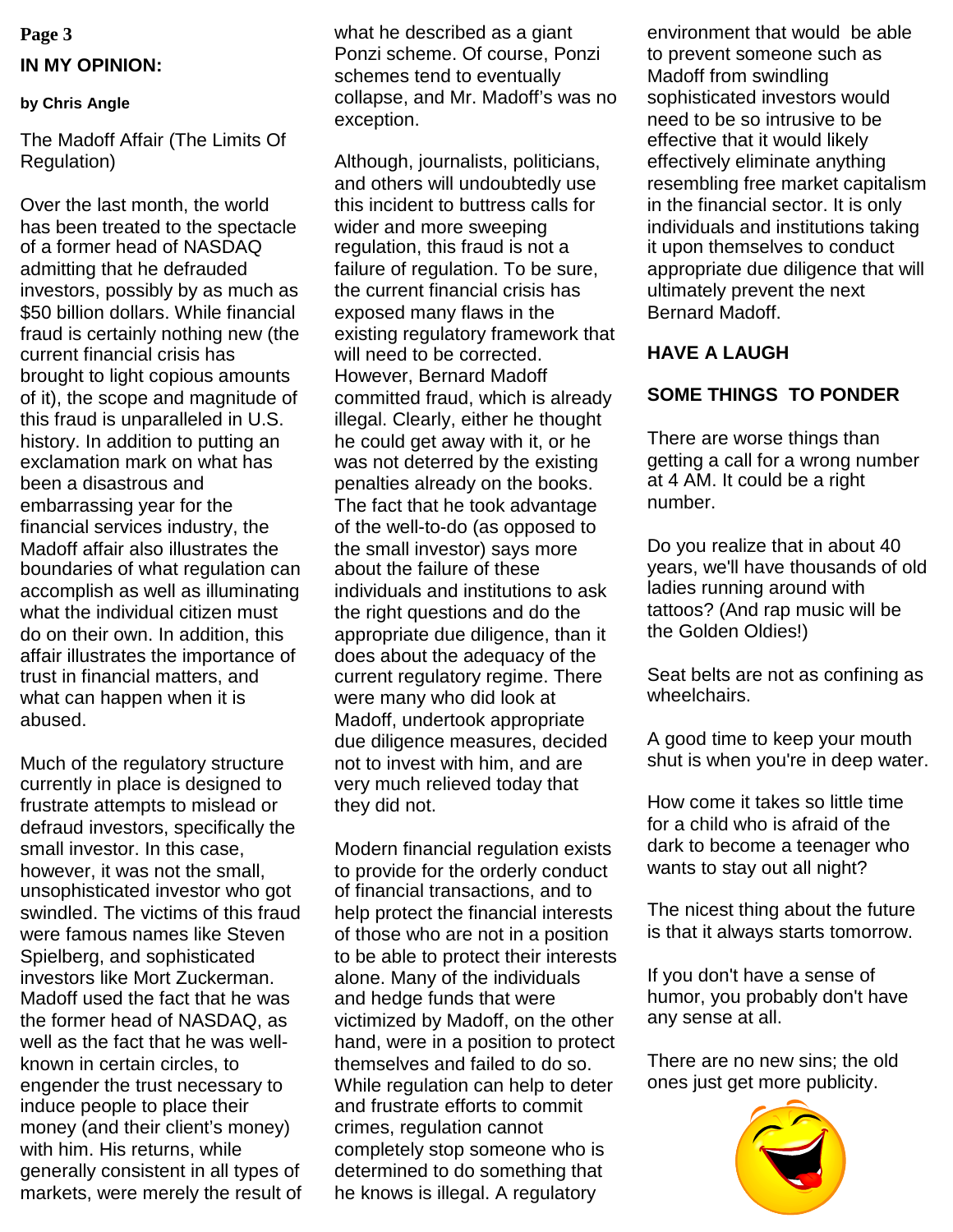**Page 4**



# **THE GOVERNOR'S CORNER**

**(Excerpts from the Governors State of the State)**

Arnold

I will not give the schwarzenegger traditional state of the state address

because the reality is that our state is incapacitated until we solve the budget crisis. The truth is that California is in a state of emergency.

Addressing this emergency is the first and most important and greatest thing that we must do for the people of California. The \$42 billion deficit is a rock upon our chest and we cannot breathe until we get it off. It doesn't make any sense for me to talk here today and stand in front of you and talk about education or infrastructure or water or health care reform and all of those things, when we have this huge budget deficit. I will talk about my vision for all of those things and much more as soon as we get the budget done. So no, I did not come here to deliver the normal list of accomplishments and proposals. I came just simply to encourage this body to continue the hard work that you are doing behind closed doors. I know we're going to get it done.

There is a context, of course and a history to the negotiations that

are underway. It is not that California is ungovernable; it is that for too long we have been split by ideology. Conan's sword could not have cleaved our political system in two as cleanly as our own political parties have done. Over time ours has become a system where rigid ideology has been rewarded and pragmatic compromise has been punished. And where has this led us? I think you would agree that in recent years California's legislature has been engaged sometimes in civil war. Meanwhile, the needs of the people became secondary. Our citizens do not believe that we in government are in touch with their needs.

Now, these needs are not unreasonable, may I remind you. At the end of the day most people do not require a great deal from their government. They expect just simply the fundamentals. They want to live in safety, they want good education for their children, they want jobs, they want to breathe clean air, they want water when they turn on the faucet, they want electricity when they turn on the switch and they want those things delivered efficiently and economically.

One of the reasonable expectations that the public has of government is that it will produce a sound and balanced budget.

#### **Republicans of River City Board of Directors:**

Carl Burton, President Marian Higdon, Director 1st Vice President Fred Hildebrand, Director Betty Axup, 2nd Vice President Mary Pearson, Director William Chan, Membership Secretary Al Rogel, Director Robert Evans, Treasurer **John Signorotti, Director** Paul Green, Past President Barbara Sullivan, Director George Bradshaw, Director Cambria King, Director Richard Eigenheer, Director Florin Ciuriuc, Associate Director Ed Gorre, Director **Marko Mlikotin, Associate Director** 

#### **DID YOU KNOW**

Did you know you can now pay your River City dues on line?



It's easy. Just point your computer browser to REPUBLICANS OF RIVER CITY, click on JOIN, and fill out the form. Then click on the SUBMIT button and fill in the credit card information.



Volume 2009, Issue 1 P. O. Box 1776 Carmichael, CA 95609-1776

Editor: Robert Evans Telephone 359-5741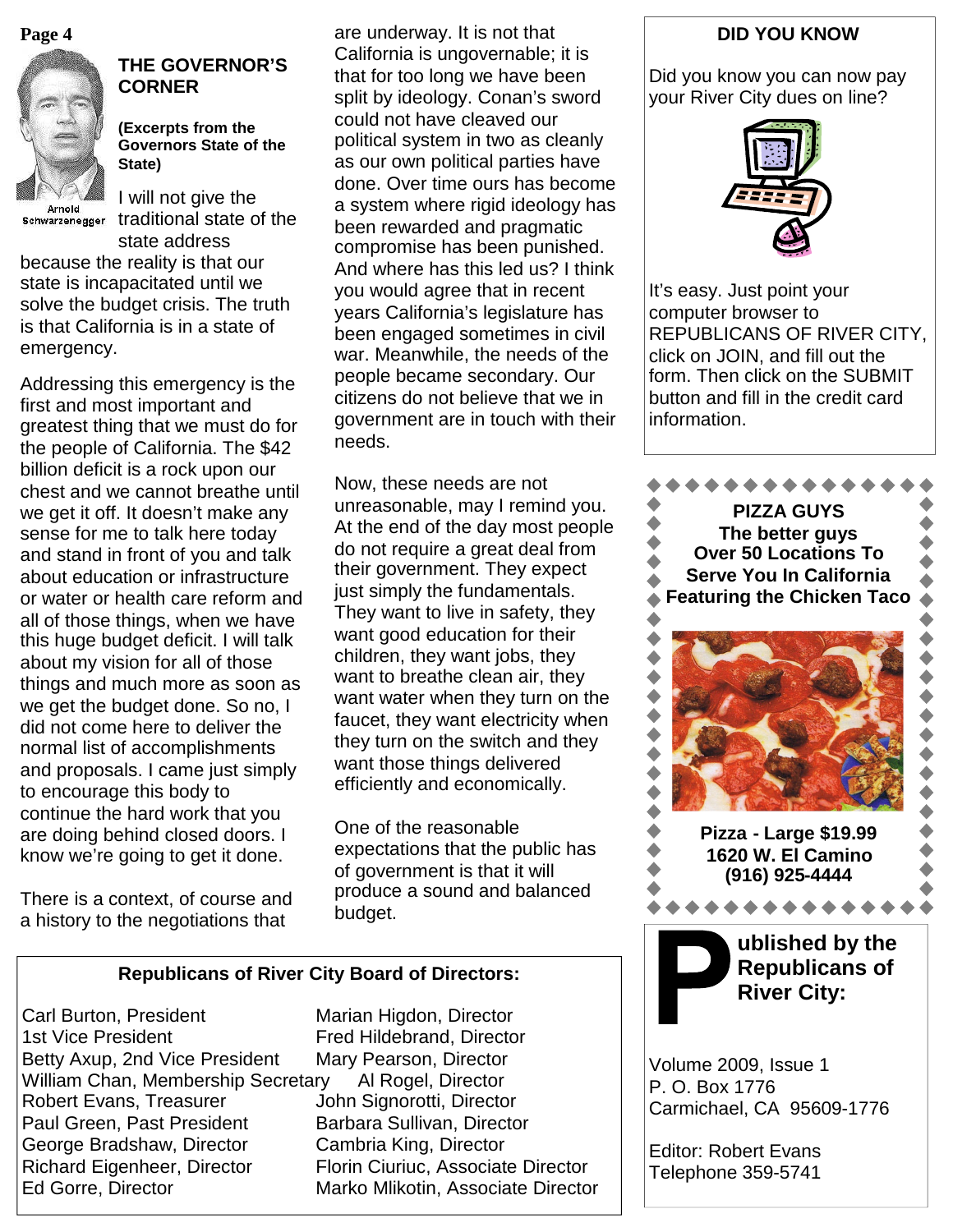# **OUR CHRISTMAS PARTY AT THE ARDEN HILLS COUNTRY CLUB Page 5**

Here are a few pictures of our members and guests who attended our Christmas party. Everybody I talked to (or heard from) said this was one of the best Christmas parties they had attended and that the food was especially good. Hopefully, this year, we can do it again!























We were a handsome and festive group. The first picture, upper left is Lisa Garcia and Casey (our guard at McCain headquarters); just below Lisa are the Carlsons; next below is Lt. Col. Ed Gorre and Marion Higdon; below Ed and Marion is Jim and Dianna Brice. Center column is Janet Gardner, Dave Sanders and Roger Niello; below is Suzy Wong and her son Ted; below Suzy is Robert Evans; and below Robert is Jim and Jean from Isleton. In the right column is Jessie Loa and Britt; below Jessie is Sandy and Dick Stultz and below Sandy is Jay Mauch, Richard Eigenheer and Craig MacGlashan having their dinner.

As you can see from these few pictures, we had a great time.